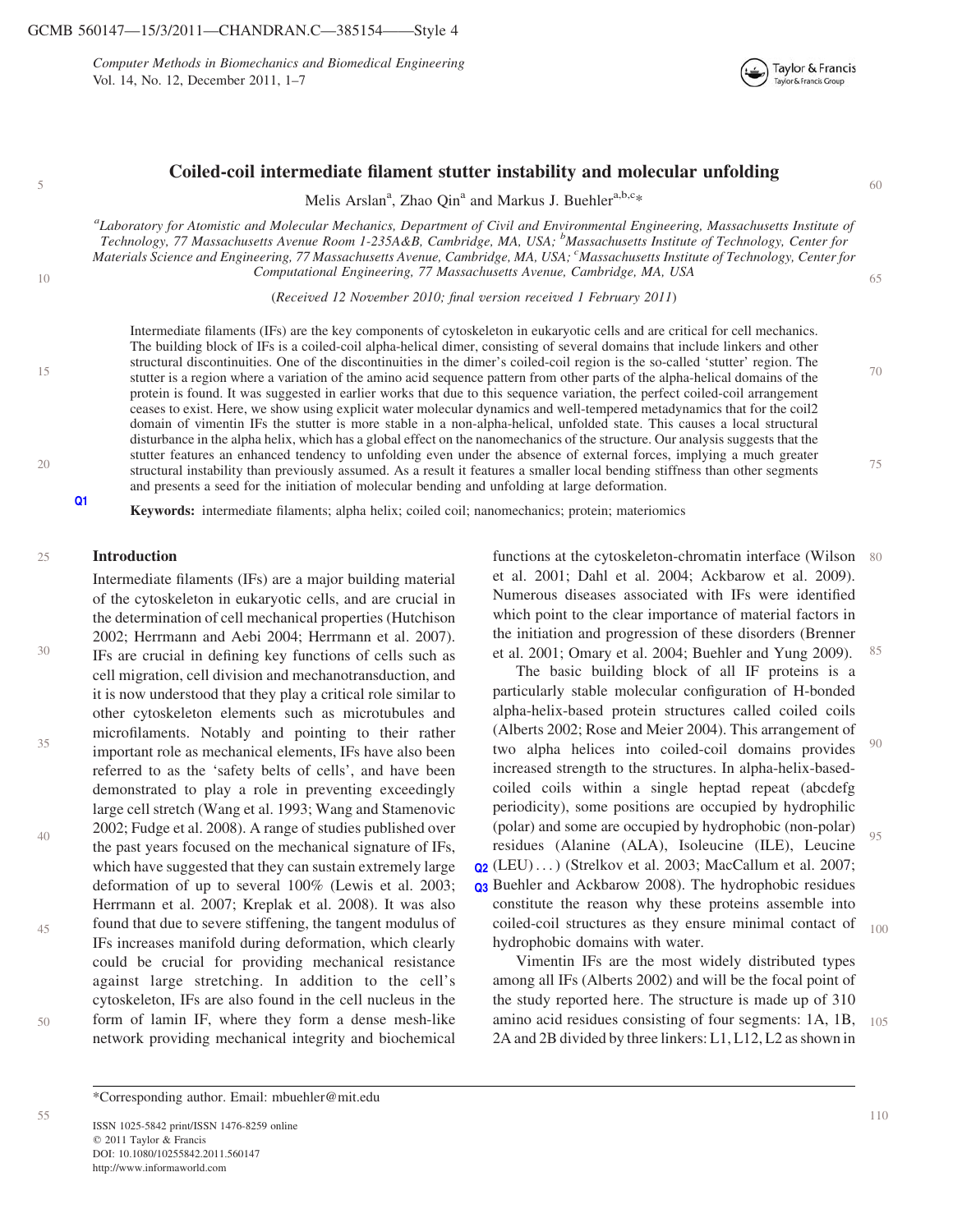# 2 M. Arslan et al.

Figure 1(A). Segment 2A (residues 264– 282) is the shortest one among all segments. It assumes the configuration of a nearly parallel alpha-helical bundle, in agreement with earlier suggestions (Parry et al. 2007; Qin et al. 2009; Nicolet et al. 2010). Segment 2B with 115 amino acids (residues 291 – 405) features alpha-helical coiled-coil geometry for the major segment. One of the discontinuities found in heptad repeats of an alpha-helical coiled-coil protein is the 'stutter' region. As a result it has been suggested that the molecular structure may be altered in this region and deviate from the perfectly coiled regions in the rest of the protein filament. The 2B segment of vimentin contains the stutter region as visualised in Figure 1(A) (Brown et al. 1996; Strelkov et al. 2001; Ackbarow and Buehler 2009). It can be seen that the stutter is located at the end of the eighth heptad, in the vicinity of residue 351 (Strellkov 2002). An analysis of the amino acid sequence revealed that the nature of the vicinity of the stutter region is hydrophilic. Earlier work suggested that this results in a parallel arrangement for the two coils in the alpha helix rather than a coiled-coil configuration. 115 120 125 130

### Materials and methods

# Molecular model construction

Recent advances in identifying the structure of vimentin dimers with atomistic details (Strelkov et al. 2002; Nicolet et al. 2010), combined with protein simulation tools, now

enable us to build molecular mechanics models of proteins at relatively large scales, involving tens of nanometres and with full atomistic resolution. Importantly, the development of this large model based directly on X-ray diffraction data is an advance over earlier smaller models in which the stutter was placed closer to the boundary of the filament (Ackbarow and Buehler 2009). The vimentin coil2 segment used here is obtained by combining two coiled-coil segments obtained directly from Protein Data Bank (PDB). The N-terminal half of coil2 is obtained from vimentin segment that includes residues 264-335 (obtained from the PDB with identification (ID) 3KLT Nicolet et al. 2010). The C-terminal half of coil2 is obtained from the vimentin segment that includes residues 328 –406 (given by PDB with ID 1GK4 Strelkov et al. 2002). The two segments are aligned to form an integrated coiled coil because both fragments include an overlapped region of residues  $328 - 335$  as shown in Figure 1(B). We use visual molecular dynamics (Humphrey et al. 1996) to find the best fit between the backbone atoms of the overlapped region of the two segments corresponding to the overlapped part. The best fit provides a minimum root mean square deviation of 0.68 Å between the C-alpha atoms within the overlapped region of the two segments as shown in Figure  $1(C)$ . We find that this result is better than directly superimposing the two segments (of  $1.3 \text{ Å}$ ), and both of them indicate that the two segments match well with each other. 170 175 180 185 190

140

135



Figure 1. Schematic view of human vimentin dimer and the used segments in this study, with the location of the stutter region pointed out by the \* symbol. Panel (A): schematic view of the human vimentin IF dimer. Panel (B): cartoon view of the entire coil2 domain in the vimentin dimer. Note that in Panels (A) and (B) the red regions correspond to the overlapped region (residues  $328-335$ ) as we use to integrate the two segments from PDB. Panel (C): detailed view at the overlapped region of the two segments after alignment.

220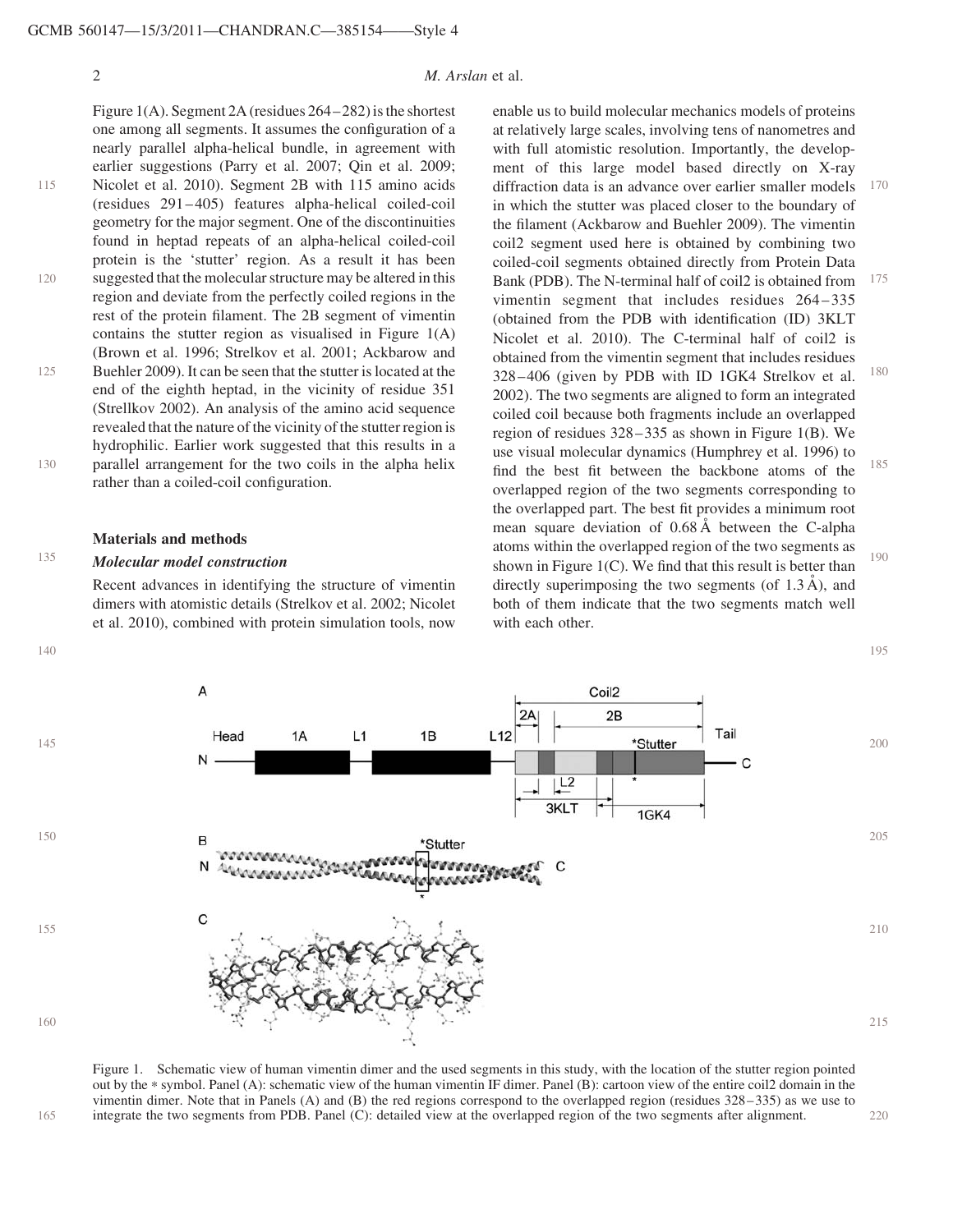We use a standard explicit water molecular dynamics approach to first carefully equilibrate and then mechanically deform the coil2 of vimentin. The structure is 21 nm

295

### Molecular simulation approach

225

230

235

240

245

long in its initial configuration. All molecular simulations are carried out using the CHARMM force field (MacKerell et al. 1998) as implemented in NAMD (Nelson et al. 1996). We use a 2 fs time step at a constant temperature of  $T = 300$  K within a *NPT* ensemble. A pressure of  $P = 1$ atm is used. We start the simulation protocol by equilibrating the molecular structure for 20 ns, where Figure 2 shows the resulting structure, including the constituent domains and the hydrophobic regions. We find that the 20 ns equilibration, limited due to computational constraints, gives a well-equilibrated structure with good geometry convergence. The molecular configuration obtained after equilibration is subsequently deformed using steered molecular dynamics (SMD) (Lu et al. 1998). In the simulation to deform the structure using SMD, the C-alpha atoms at the head of the structure for both constituting chains are fixed whereas the C-alpha atoms at the tail of the structure are pulled up to a strain of 30%. The SMD spring constant used is  $k = 10 \text{ kcal mol}^{-1} \text{Å}$  in agreement with earlier studies. Varied pulling rates of 0.5, 1.0, 5 and 10 m/s are considered to present the validity of the approach and as a comparison with the force levels observed in earlier studies.

# Free-energy calculations

In addition to SMD simulations, free-energy calculations are carried out using well-tempered metadynamics (Barducci et al. 2008) implemented in the PLUMED (Bonomi et al. 2009) plugin for NAMD, also at  $T = 300$  K. Tests are performed for two different sections in the 2B domain in order to identify their free energy in the folded and unfolded state. The regions studied include the stutter and a set of residues neighbouring the stutter region that is known to form a stable alpha helix. The collective variable in metadynamics is chosen to be the distance between the C-alpha atoms of residues 349–353 for the stutter, and 363–367 for the other section. The tests are run for an initial configuration of perfectly folded alpha helix and also for the configuration obtained after equilibration for 20 ns. The PLUMED runs here are 5 ns long and the convergence of the tests is confirmed. 280 285 290

# Results and discussion

We begin the analysis with a presentation of the structure after equilibration as shown in Figure 2. The structure maintains the alpha-helical secondary structure in most of the system. However, we observe that the stutter region unfolds locally even without any applied force. This indicates a reduced stability of the alpha-helical secondary structure in this region and clearly reveals the formation of a structural defect at the site of the stutter. This result suggests that the stutter may not only be a region in which alpha helices run in parallel as proposed earlier, but that 305 the stutter region may actually represent a complete, albeit local, loss of the alpha-helical structure. 300

In order to gain better insight into the unfolding observed during equilibration, free-energy calculations are performed that allow us to sample a much longer time-scale 310 than accessible to standard molecular dynamics. Figure 3 shows the free-energy profile of the stutter region compared with a reference case that represents a neighbouring alphahelix region in which no instability is expected. This allows us to investigate the free-energy levels for an 'unfolded' and 'folded' state. In the 'folded' state, the end-to-end distance for one turn of alpha helix (corresponding to four residues) is around 0.6 nm. In the 'unfolded' state, this distance fluctuates around 1.2 nm, as shown in Figure 3(C). 315

For each case (stutter and reference), two different test 320 systems are run, starting from the initial state of 'perfect' alpha helix and the protein where the stutter region has readily unfolded during equilibration. Figure 3(A) shows the free-energy profile for the stutter region. In both cases, the well-tempered metadynamics simulation visits two 325 distinct states, 'folded' and 'unfolded'. The result confirms that the free energy associated with the 'unfolded' state (as also shown in the inset where the specific residue is marked) is lower than for the 'folded state'. The same analysis was performed for the reference case (Figure 330



Figure 2. Panel (A): in the simulation that focuses on deforming the structure under uniaxial strain, the C-alpha atoms at the head of the molecule for both the constituent chains are fixed, whereas the C-alpha atoms at the tail of the structure are pulled. Panel (B): the equilibrated structure with the constituent segments marked (2A, L2 and 2B) with an inset showing the detailed view of the stutter region. The structure was equilibrated for 20 ns in explicit water solvent and the 2A region is found to be in a relatively rigid and parallel configuration, whereas the 2B region is not aligned with any orthogonal axis and has gone through local deformations, especially at the vicinity of the stutter region which locally unfolds even without any applied force.

275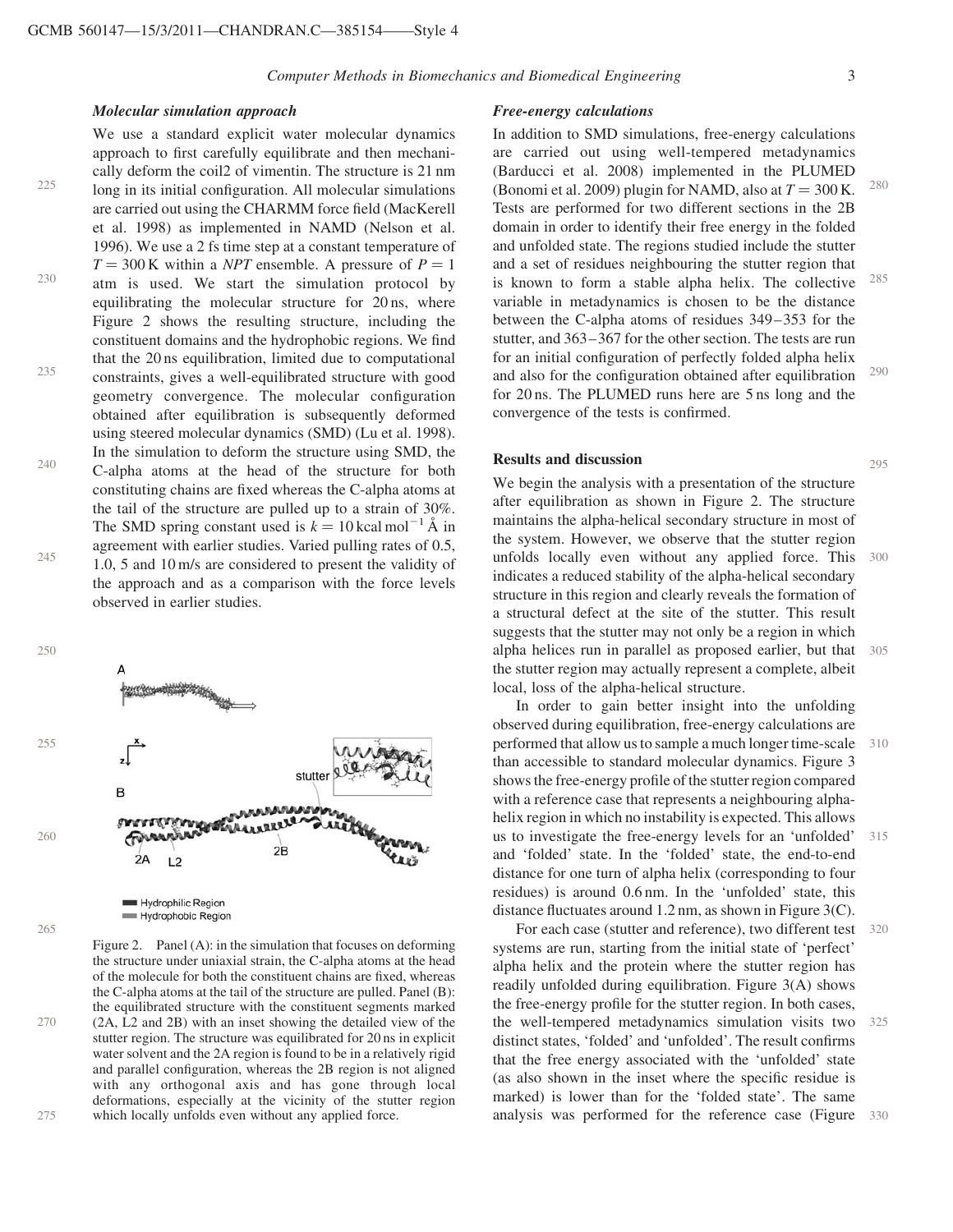

# 4 M. Arslan et al.



Figure 3. Metadynamics analysis of the free-energy landscape of the stutter (A) and a reference region with perfect alpha-helical coiled coils (B). Panel (A) shows the free-energy profile for the stutter region. The x-axis of the plot denotes the distance of one turn (residues 349–353) where the stutter exists. The free-energy landscape shows a minimum energy configuration at the 'unfolded' state, suggesting that it is more stable. Panel (B) shows the free-energy profile for the distance of one turn that constitutes residues 363–367 in the reference region. The results reveal that the minimum of the free-energy profile corresponds to the folded state for the alpha helix. Panel (C) shows the 20 ns equilibration result revealing the distances associated with the 'folded' (around 0.6 nm distance) and unfolded (around 1.2 nm distance) states, respectively. 365 370 375

3(B)), and the results show a minimum energy level at the 'folded' state, in contrast to the stutter case.

In addition to the different minimum free-energy locations for each case, this analysis also portrays the difference in the energy barrier to go from a 'folded' state to an 'unfolded' state between two different sets of residues. The energy level difference to go from a 'folded' state to an 'unfolded' state being  $\sim$ 7 kcal/mol for the stutter region (Figure  $3(A)$ ), and that for the reference case 380 385

is shown to be  $\sim$  11 kcal/mol. (Figure 3(B)); for the analysis performed starting from an equilibrated state. We note that when the analysis is carried out for the initially 'unfolded' state, we observe that the 'folded' state that the stutter visits during the metadynamics run is a 390 slightly different folded configuration of a perfect alpha helix. The well-tempered metadynamics analysis presented here provides a powerful tool in determining the free-energy landscape associated with different states of the lengths of the regions of vimentin coil2, and confirms that the stutter region readily unfolds during equilibration because its free energy in the unfolded state is lower. 395

We now proceed with a presentation of a detailed nanomechanical analysis of the coil2 domain. Figure 4 shows force-displacement curve for the structure. In 400 agreement with earlier studies (Ackbarow and Buehler 2009; Bertaud et al. 2010), we find that the curve has two distinct regions, where the force increases linearly until the structure is aligned with the pulling axis and followed by a small regime of axial stretching. The alignment of the structure with the pulling axis occurs at approximately 2 nm displacement, which is equivalent to about 10% strain for the 21 nm long structure (it is noted that the structure is not aligned with any orthogonal axis system after equilibration as seen in Figure 2). 405 410

After the initial almost linear-elastic region of the force-displacement curve in Figure 4 the angular point is reached, where a further increase in the prescribed displacement does not result in an increase in the force. This is due to the subsequent unfolding events that involve 415 rupture of H-bonds and as a result, alpha-helical turns that define the structure of the alpha helices. We observe that rupture of alpha-helical turns begins at the stutter and in the vicinity of the stutter region, as well as at the linker (L2) part at a displacement of about 4 nm (this implies a 420 strain level of about 20% for the 21 nm long structure). This observation suggests that the initial defect formed at the stutter serves as a seed for the initiation of molecular unfolding under applied force. The data shown in Figure 4(A) suggest an average unfolding force of about 350 pN. For the pulling rate of 1 m/s used here, this unfolding force is in accordance with the results from the previous studies (Bertaud et al. 2010). Figure 4(B) depicts the results of the same analysis performed over a range of different pulling rates. It is shown that the trend of initial linear-elastic 430 region leads to a plateau over which the unfolding of different sections of the protein happens over a range of different pulling rates (0.5, 1, 5 and 10 m/s). However, the plateau force increases with increasing pulling rate as studied and shown in earlier work for protein unfolding simulations in explicit water (Bertaud et al. 2010). 425 435

Figure 5 displays a detailed analysis of chemical and structural changes during deformation, based on the percentage of change of the H-bonds in the backbone of the structure as well as the secondary structure transition 440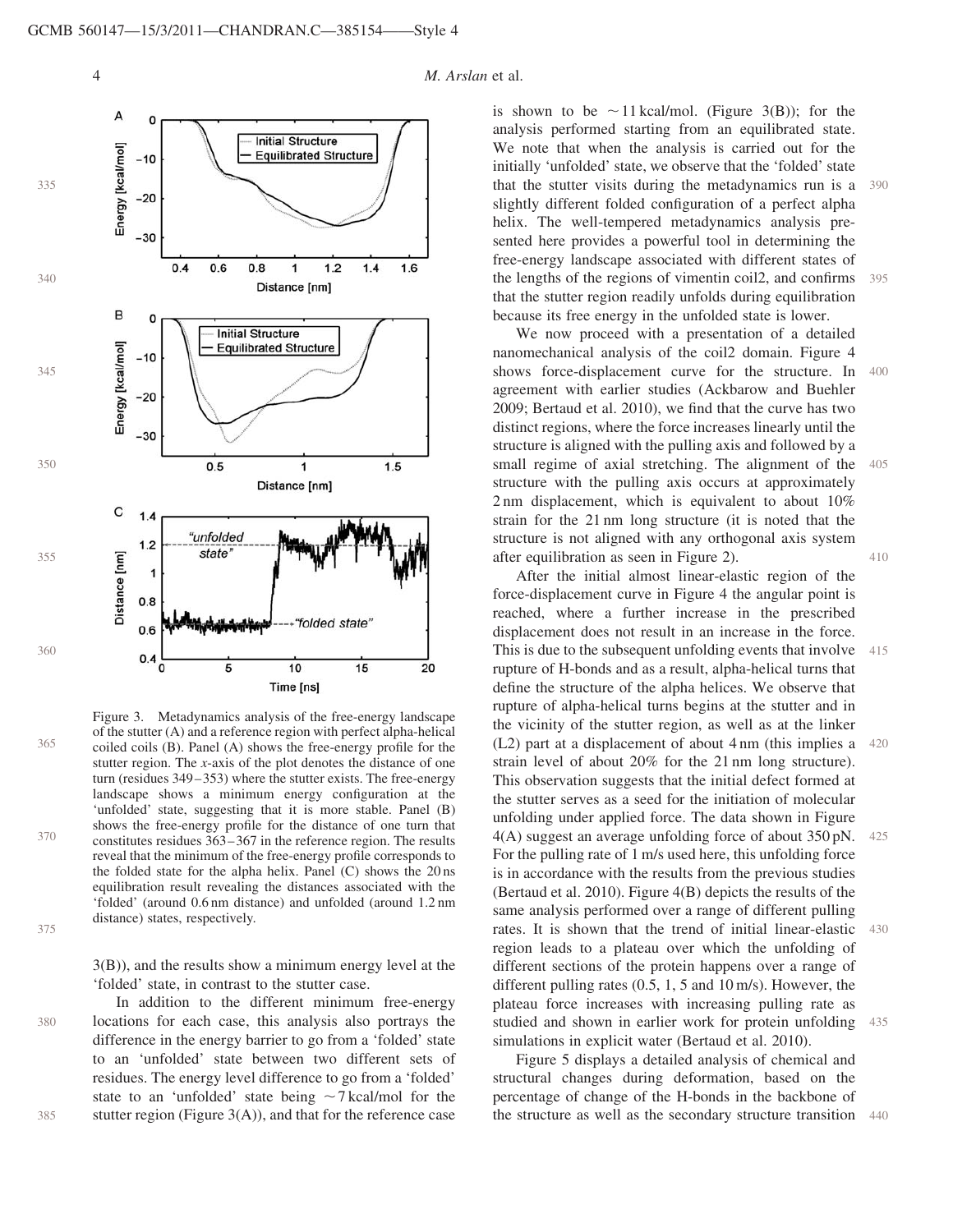

Figure 4. (I) Force-displacement curve of the coil2 structure, showing (A) at a displacement of 1 nm, the structure is still aligned with the pulling axis and the stutter region is readily unfolded from the initial alpha helix form, (B) further increase in displacement results in alignment with the pulling axis as well as further unfolding of the stutter region which also defines the unfolding force (about 350 pN) which is constant throughout the subsequent unfolding events, (C) at a displacement of about 4 nm, the linker region starts unfolding as well as the 2B region, (D) further increase in displacement results in an unfolded 2B region and an unstable linker region whereas the 2A regions retain its form (i.e. alpha-helix configuration). (II) Force-displacement plots of tensile test simulations for four different pulling velocities (0.5, 1, 5 and 10 m/s). The plateau region depicting the consecutive unfolding events is at a significantly higher force level for higher pulling speeds such as 5 or 10 m/s. 475 480 530 535

due to the unfolding of the alpha-helix domains. Figure 5(A) shows the plot where the H-bonds breakage events are monitored in the duration of equilibration of the structure (20 ns). The negative change in the percentage of the H-bonds indicates the unfolding of the alpha helix along the backbone of the structure. A much higher ratio (about 25%) of H-bond rupture is observed as expected when the deformation is applied (Figure  $5(B)$ ). Here, again, the trend of the protein unfolding is dictated by the trend in the 2B region of the protein. This assures us that there are no significant unfolding events that occur in the 2A section of the structure up to strains of 30%. Figure 5(C) marks the increase in the random coil structure due to

485

490

495

the unfolding of the alpha-helix domains with the applied strain, in agreement with the data provided in Figure 4.

#### **Conclusion**

We presented an explicit water molecular simulation analysis of the deformation of a 21 nm long vimentin coil2 domain and observed several striking results. Most importantly, we found that the stutter region readily unfolds even under the absence of any externally applied force, suggesting that the stutter is not very stable in the alpha-helical state. We confirmed this hypothesis using well-tempered metadynamics, which enabled us to obtain the free-energy configuration for an 'unfolded' and a 550545

Computer Methods in Biomechanics and Biomedical Engineering 5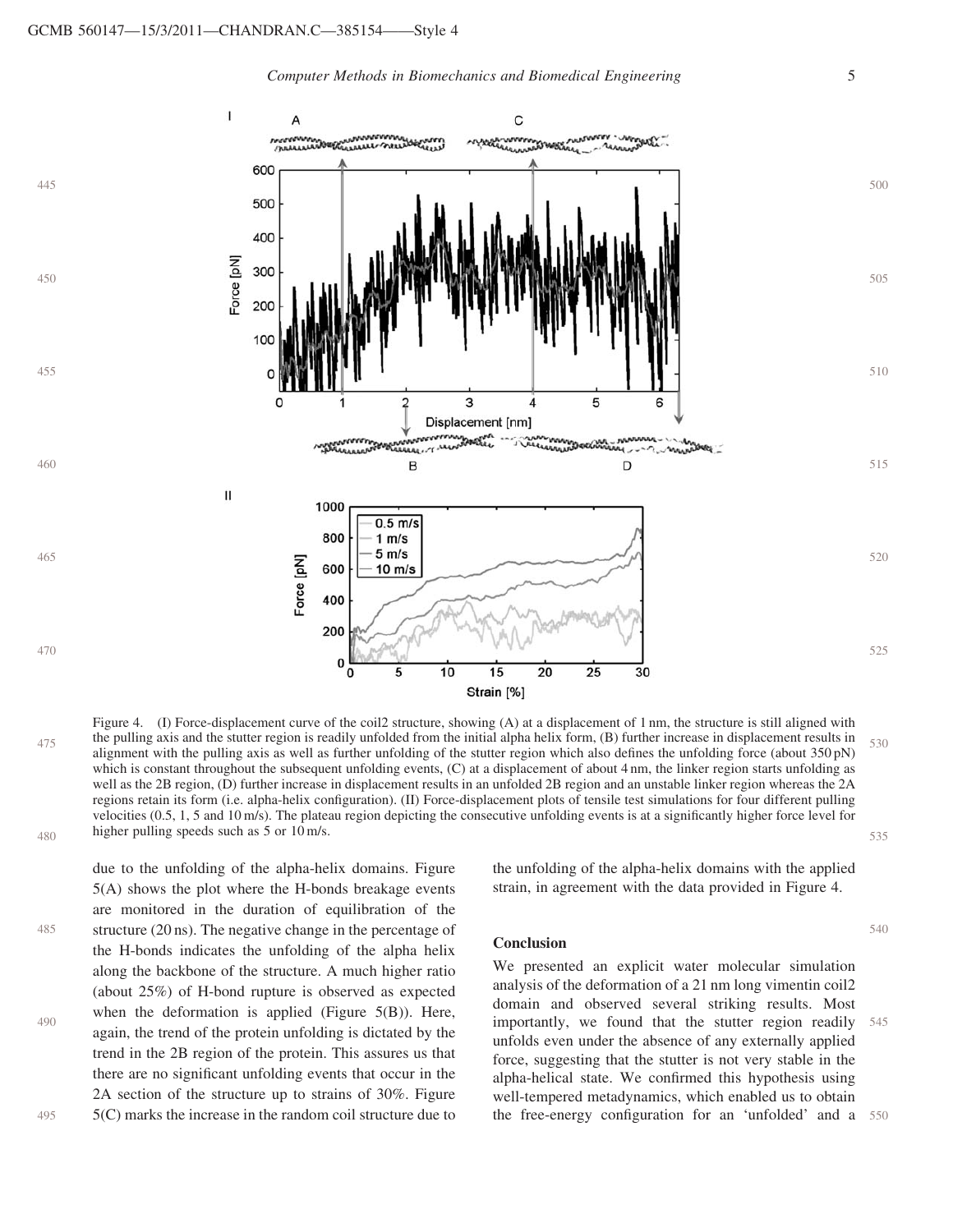

Figure 5. Percentage change in the number of backbone H-bonds in the duration of (A) equilibration (20 ns) and (B) deformation (plotted over the macroscopic strain of 30%). In panel (A), the breaking of the H-bonds is observed during equilibration (amounting to about 5%), the trend in the decrease of the percentage change in the number of H-bonds for the structure (the blue curve) is the same as that of segment 2B (red curve). This implies that the breaking of the H-bonds happens in segment 2B. Panel (B) shows that there is a nonlinear decrease (to up to about 25% change in the amount of the H-bonds) in the breakage of the H-bonds during deformation (the breakage is slower as the deformation reaches about 25% strain). Here, we can observe that the trend of H-bonds breakage is governed by segment 2B which experiences consecutive unfolding events. Note that in panel (B), the reference configuration is the one at the end of equilibrium. Panel (C) shows the secondary structure content as a function of strain for the entire coil2 (2A, L2 and 2B). As the strain increases, the number of alpha-helix domains decreases whereas the number of random coil domains (which do not correspond to a specific secondary structure) increases. This point at approximately 15% strain marks the occurrence of the unfolding events and the 635 complete breakdown of the initial alpha-helical geometry. 575 580 630

'folded' state for the stutter region compared with a regular alpha-helical region that serves as a reference case. The analysis of these results highlighted that the stutter region is more stable in the 'unfolded' state, in agreement with the observations made in regular molecular dynamics simulations (Figure 3). By comparison, the analysis of the reference case confirms that the 'folded' state is more stable.

The thinner cross section of the stutter region represents a weak point as it forms a location with a reduced local bending stiffness. This could affect the persistence length along the strands which then affects the mobility of the structure during equilibration. Possible biological implications of this defined local unfolding may relate to signalling processes, where large changes in the molecular conformation may induce biochemical signalling cascades to indicate mechanical strain in varied cell mechanical states. A detailed analysis of these issues and further experimental validation of the predictions made here are left for future work.

Another interesting outcome of the simulation results presented here is the relative rigidity of the 2A region, as anticipated earlier (Qin et al. 2009). The 2A region retains its alpha-helix form even up to a strain of 30% (at a displacement of about 6 nm), which shows the relatively stiff nature of this region in the dimer. The work presented 640 here is a part of a larger effort to elucidate structureproperty relationships in hierarchical materials, an effort defined as materiomics that could eventually result in an improved understanding of material factors in physiological conditions and disease (Cranford and Buehler 2010). 645

## Acknowledgements

This work was supported by DOD-MURI, AFOSR and a PECASE grant. Additional support from NSF is acknowledged. 650

## References

Ackbarow T, Buehler MJ. 2009. Molecular mechanics of stutter defects in vimentin intermediate filaments. Exp Mech. 49(1):79 – 89. 655

Ackbarow T, Sen D, Thaulow C, Buehler MJ. 2009. Alphahelical protein networks are self protective and flaw tolerant. PLoS ONE. 4(6):e6015.

Alberts B. 2002. Molecular biology of the cell. New York: Taylor and Francis.

605

585

590

595

600